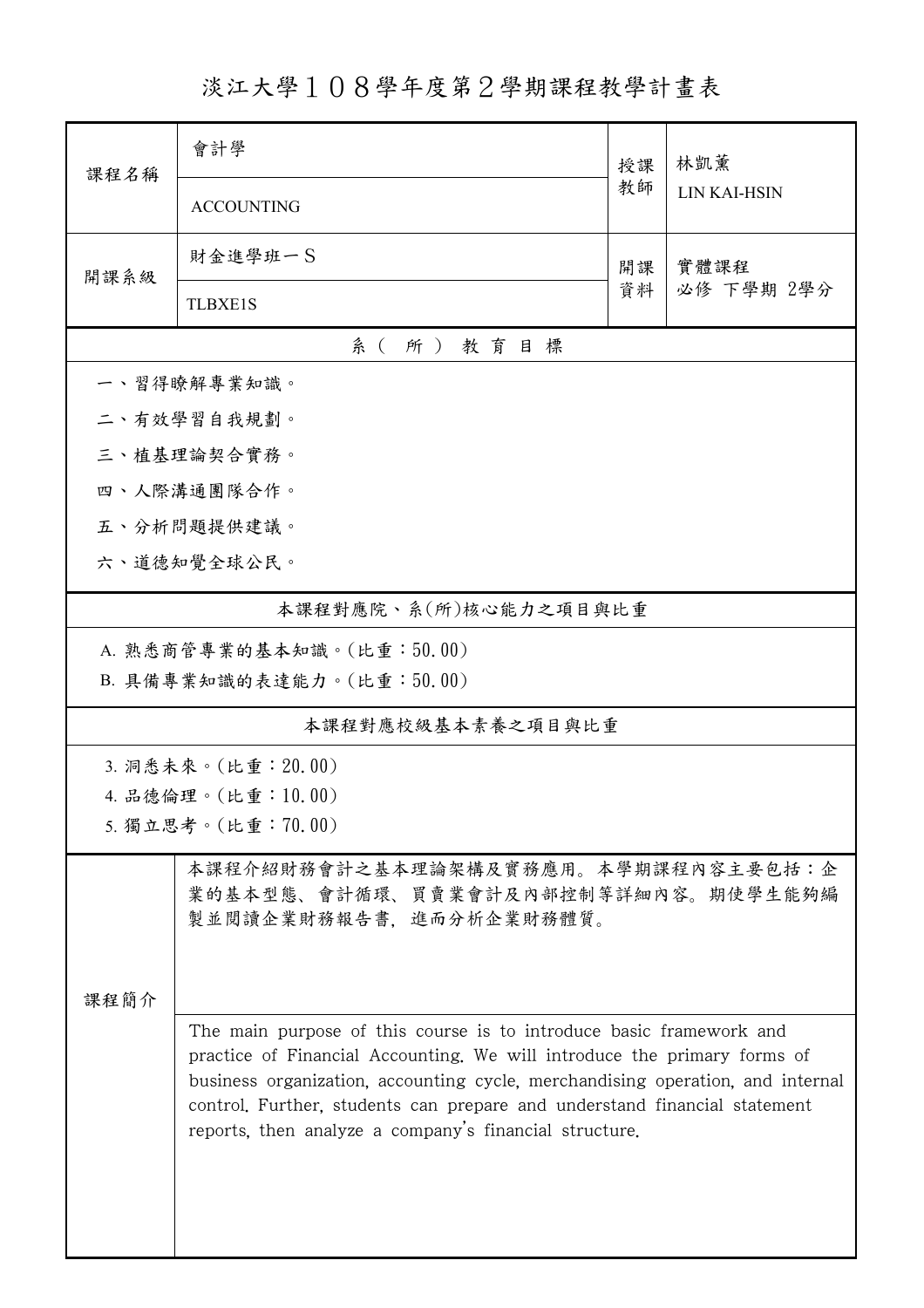## 本課程教學目標與認知、情意、技能目標之對應

將課程教學目標分別對應「認知(Cognitive)」、「情意(Affective)」與「技能(Psychomotor)」 的各目標類型。

一、認知(Cognitive):著重在該科目的事實、概念、程序、後設認知等各類知識之學習。

二、情意(Affective):著重在該科目的興趣、倫理、態度、信念、價值觀等之學習。

三、技能(Psychomotor):著重在該科目的肢體動作或技術操作之學習。

| 序號             | 教學目標(中文)                   |                           |            | 教學目標(英文)                                    |                                                 |  |  |  |
|----------------|----------------------------|---------------------------|------------|---------------------------------------------|-------------------------------------------------|--|--|--|
| $\mathbf{1}$   |                            | 學習財務會計基本原理與觀念             |            |                                             | understanding accounting principles and concept |  |  |  |
| $\overline{2}$ | 瞭解並運用會計循環                  |                           |            | understanding and applying accounting cycle |                                                 |  |  |  |
| $\overline{3}$ | 閲讀及分析財務報表                  |                           |            | Analyzing the financial statements          |                                                 |  |  |  |
|                |                            |                           |            | 教學目標之目標類型、核心能力、基本素養教學方法與評量方式                |                                                 |  |  |  |
| 序號             | 目標類型                       | 院、系 $(\text{ff})$<br>核心能力 | 校級<br>基本素養 | 教學方法                                        | 評量方式                                            |  |  |  |
| $\mathbf{1}$   | 認知                         | AB                        | 345        | 講述                                          | 測驗、作業                                           |  |  |  |
| 2              | 認知                         | AB                        | 345        | 講述                                          | 測驗、作業                                           |  |  |  |
| 3              | 技能                         | AB                        | 345        | 講述                                          | 測驗、作業                                           |  |  |  |
|                | 授課進度表                      |                           |            |                                             |                                                 |  |  |  |
| 週次             | 日期起訖                       |                           |            | 內 容 (Subject/Topics)                        | 備註                                              |  |  |  |
| $\mathbf{1}$   | $109/03/02$ ~<br>109/03/08 | CH <sub>8</sub>           |            |                                             |                                                 |  |  |  |
| $\overline{2}$ | $109/03/09$ ~<br>109/03/15 | CH <sub>8</sub>           |            |                                             |                                                 |  |  |  |
| 3              | $109/03/16$ ~<br>109/03/22 | CH <sub>9</sub>           |            |                                             |                                                 |  |  |  |
| 4              | $109/03/23$ ~<br>109/03/29 | CH <sub>9</sub>           |            |                                             |                                                 |  |  |  |
| 5              | $109/03/30$ ~<br>109/04/05 | CH10                      |            |                                             |                                                 |  |  |  |
| 6              | $109/04/06$ ~<br>109/04/12 | CH10                      |            |                                             |                                                 |  |  |  |
| 7              | $109/04/13$ ~<br>109/04/19 | CH11                      |            |                                             |                                                 |  |  |  |
| 8              | $109/04/20$ ~<br>109/04/26 | CH11                      |            |                                             |                                                 |  |  |  |
| 9              | $109/04/27$ ~<br>109/05/03 | 期中考試週                     |            |                                             |                                                 |  |  |  |
| 10             | $109/05/04$ ~<br>109/05/10 | CH12                      |            |                                             |                                                 |  |  |  |
| 11             | $109/05/11$ ~<br>109/05/17 | Ch12                      |            |                                             |                                                 |  |  |  |